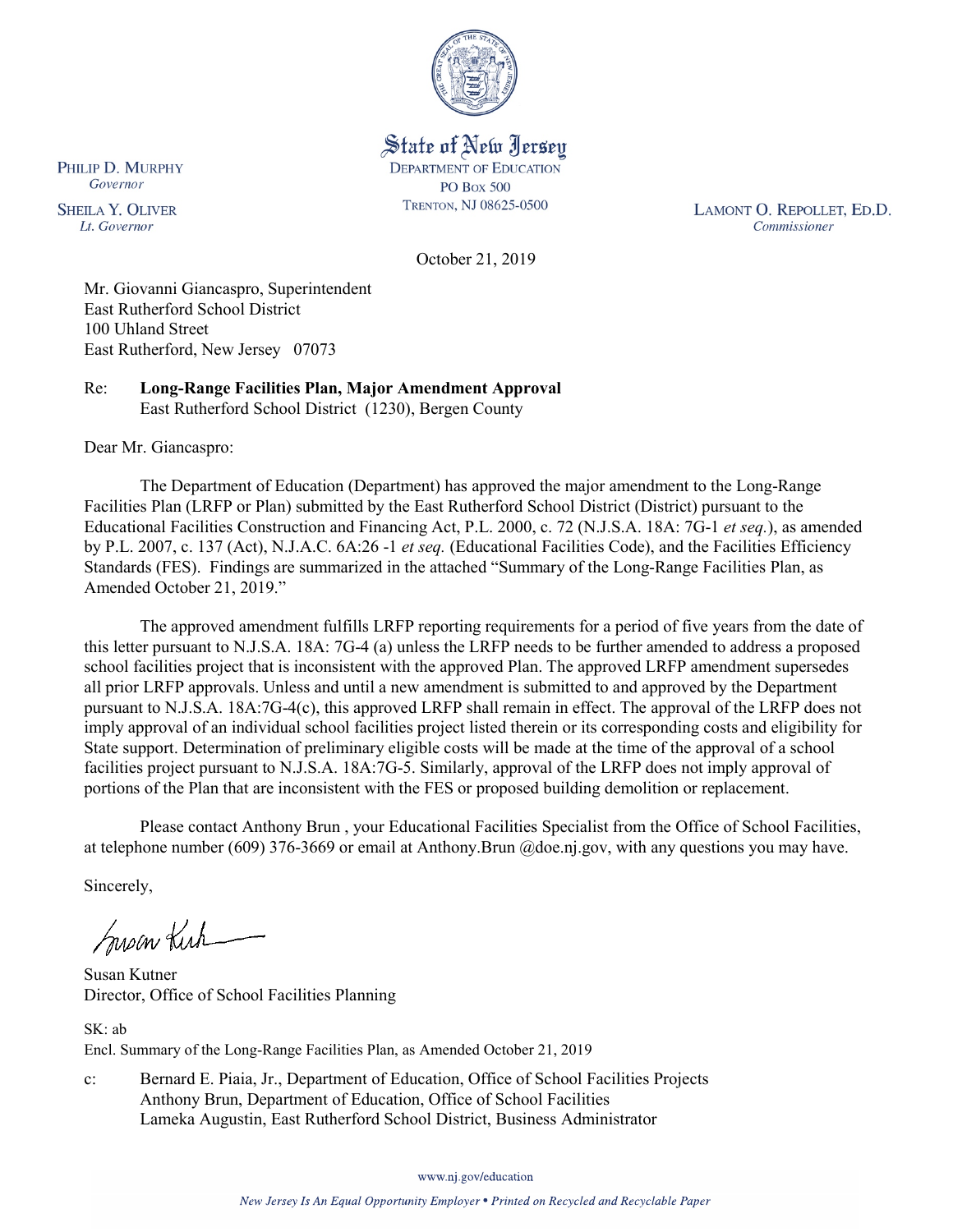# **East Rutherford School District (1230) Summary of the Long-Range Facilities Plan, as Amended October 21, 2019**

The Department of Education (Department) has completed its review of the major amendment to the Long-Range Facilities Plan (LRFP or Plan) submitted by the East Rutherford School District (District) pursuant to the Educational Facilities Construction and Financing Act, P.L. 2000, c. 72 (N.J.S.A. 18A: 7G-1 *et seq.*), as amended by P.L. 2007, c. 137 (Act), N.J.A.C. 6A:26-1 et seq. (Educational Facilities Code), and the Facilities Efficiency Standards (FES).

The following provides a summary of the District's approved amended LRFP. The summary is based on the standards set forth in the Act, the Educational Facilities Code, the FES, District-reported information in the Department's LRFP reporting system, and supporting documentation. The referenced reports in *italic* text are standard reports available on the Department's LRFP website.

#### **1. Inventory Overview**

The District is classified as a Regular Operating District (ROD) for funding purposes. It provides services for students in grades PK-8.

The District identified existing and proposed schools, sites, buildings, rooms, and site amenities in its LRFP. Table 1 lists the number of existing and proposed district schools, sites, and buildings. Detailed information can be found in the *School Asset Inventory Report* and the *Site Asset Inventory Report.*

**As directed by the Department, school facilities projects that have received initial approval by the Department and have been approved by the voters, if applicable, are represented as "existing" in the LRFP.** Approved projects that include new construction and/or the reconfiguration/reassignment of existing program space are as follows: n/a.

|  |  | Table 1: Number of Schools, School Buildings, and Sites |  |
|--|--|---------------------------------------------------------|--|
|--|--|---------------------------------------------------------|--|

|                                              | <b>Existing</b> | <b>Proposed</b> |
|----------------------------------------------|-----------------|-----------------|
| Number of Schools (assigned DOE school code) |                 |                 |
| Number of School Buildings <sup>1</sup>      |                 |                 |
| Number of Non-School Buildings <sup>2</sup>  |                 |                 |
| Number of Vacant Buildings                   |                 |                 |
| Number of Sites                              |                 |                 |

*1 Includes district-owned buildings and long-term leases serving students in district-operated programs 2 Includes occupied district-owned buildings not associated with a school, such as administrative or utility buildings*

Based on the existing facilities inventory submitted by the District:

- Schools using leased buildings (short or long-term):  $n/a$
- Schools using temporary classroom units (TCUs), excluding TCUs supporting construction: n/a
- Vacant/unassigned school buildings:  $n/a$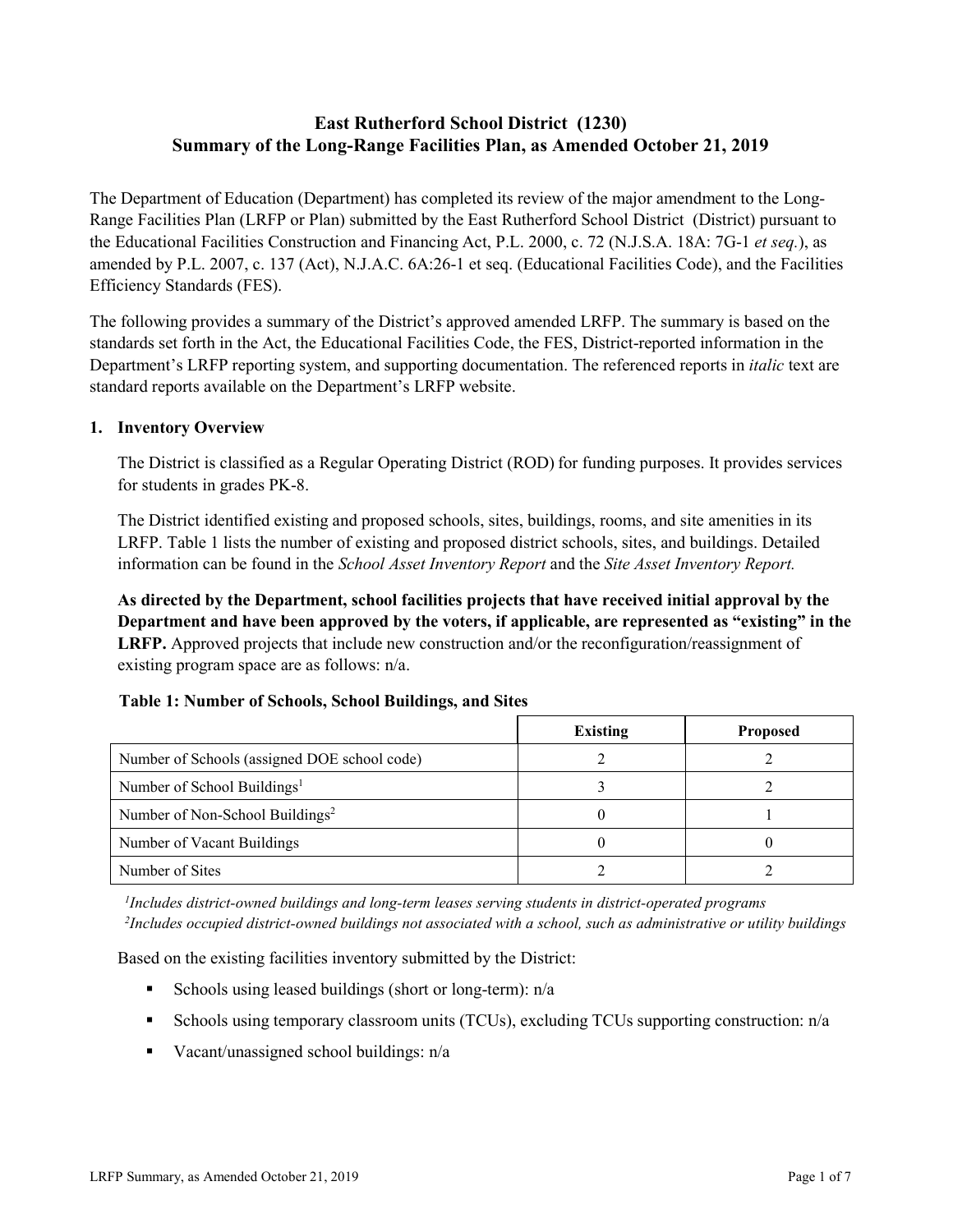**FINDINGS** The Department has determined that the proposed inventory is adequate for approval of the District's LRFP amendment. However, the LRFP determination does not imply approval of an individual school facilities project listed within the LRFP; the District must submit individual project applications for project approval.

# **2. District Enrollments**

The District determined the number of students, or "proposed enrollments," to be accommodated for LRFP planning purposes on a district-wide basis and in each school.

The Department minimally requires the submission of a standard cohort-survival projection using historic enrollment data from the Application for School State Aid (ASSA) or NJ Smart. The cohort-survival method projection method forecasts future students based upon the survival of the existing student population as it moves from grade to grade. A survival ratio of less than 1.00 indicates a loss of students, while a survival ratio of more than 1.00 indicates the class size is increasing. For example, if a survival ratio tracking first to second grade is computed to be 1.05, the grade size is increasing by 5% from one year to the next. The cohort-survival projection methodology works well for communities with stable demographic conditions. Atypical events impacting housing or enrollments, such as an economic downturn that halts new housing construction or the opening of a charter or private school, typically makes a cohort-survival projection less reliable.

### **Proposed enrollments are based on a standard cohort-survival enrollment projection.**

Adequate supporting documentation was submitted to the Department to justify the proposed enrollments. Table 2 provides a comparison of existing and projected enrollments. All totals include special education students.

| <b>Grades</b>                | <b>Existing Enrollments</b><br>2018-19 School Year | <b>District Proposed Enrollments</b><br>2023-24 School Year |
|------------------------------|----------------------------------------------------|-------------------------------------------------------------|
| PK (excl. private providers) | 25                                                 | 31                                                          |
| Grades K-5                   | 515                                                | 606                                                         |
| Grades 6-8                   | 259                                                | 249                                                         |
| Grades 9-12                  |                                                    |                                                             |
| <b>Totals K-12</b>           | 774                                                | 855                                                         |

#### **Table 2: Enrollments**

**FINDINGS** The Department has determined the District's proposed enrollments to be acceptable for approval of the District's LRFP amendment. The Department will require a current enrollment projection at the time an application for a school facilities project is submitted incorporating the District's most recent enrollments in order to verify that the LRFP's planned capacity is appropriate for the updated enrollments.

# **3. District Practices Capacity**

Based on information provided in the room inventories, *District Practices Capacity* was calculated for each school building to determine whether adequate capacity is proposed for the projected enrollments based on district scheduling and class size practices. The capacity totals assume instructional buildings can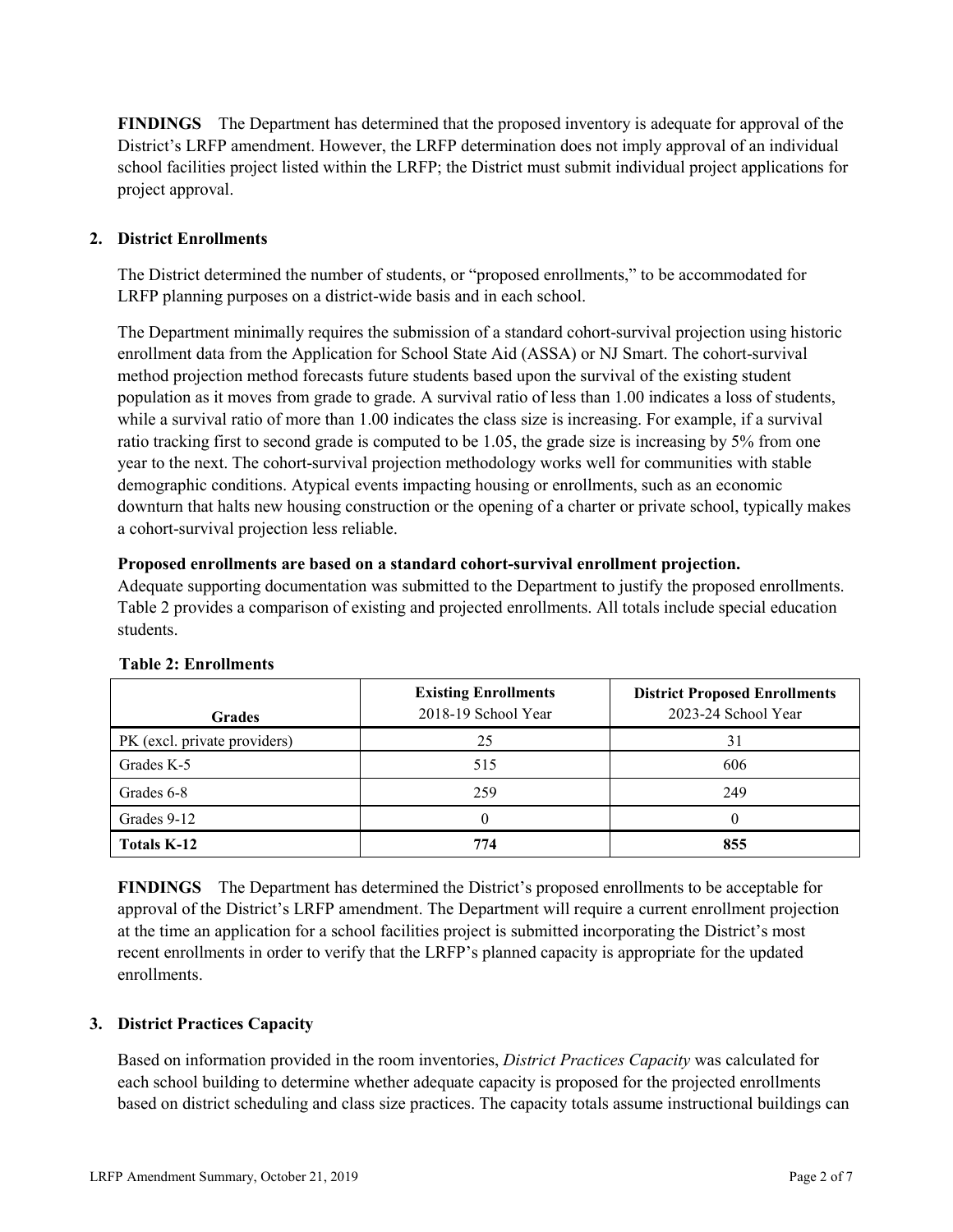be fully utilized regardless of school sending areas, transportation, and other operational issues. The calculations only consider district-owned buildings and long-term leases; short term leases and temporary buildings are excluded. A capacity utilization factor of 90% for classrooms serving grades K-8 and 85% for classrooms serving grades 9-12 is applied in accordance with the FES. No capacity utilization factor is applied to preschool classrooms.

In certain cases, districts may achieve adequate District Practices Capacity to accommodate enrollments but provide inadequate square feet per student in accordance with the FES, resulting in educational adequacy issues and "Unhoused Students." Unhoused students are considered in the "Functional Capacity" calculations used to determine potential State support for school facilities projects and are analyzed in Section 4.

Table 3 provides a summary of proposed enrollments and existing and proposed District-wide capacities. Detailed information can be found in the LRFP website reports titled *FES and District Practices Capacity Report, Existing Rooms Inventory Report, and Proposed Rooms Inventory Report.*

| <b>Grades</b>          | <b>Proposed</b><br><b>Enrollments</b> | <b>Existing</b><br><b>District</b><br><b>Practices</b><br>Capacity | <b>Existing</b><br>Deviation* | <b>Proposed</b><br><b>District</b><br><b>Practices</b><br>Capacity | <b>Proposed</b><br>Deviation* |
|------------------------|---------------------------------------|--------------------------------------------------------------------|-------------------------------|--------------------------------------------------------------------|-------------------------------|
| Elementary (PK-5)      | 637                                   | 488.19                                                             | $-148.81$                     | 620.01                                                             | $-16.99$                      |
| Middle $(6-8)$         | 249                                   | 254.96                                                             | 5.96                          | 253.49                                                             | 4.49                          |
| High $(9-12)$          | $\theta$                              | 0.00                                                               | 0.00                          | 0.00                                                               | 0.00                          |
| <b>District Totals</b> | 886                                   | 743.15                                                             | $-142.85$                     | 873.50                                                             | $-12.50$                      |

**Table 3: District Practices Capacity Analysis**

*\* Positive numbers signify surplus capacity; negative numbers signify inadequate capacity. Negative values for District Practices capacity are acceptable for approval if proposed enrollments do not exceed 100% capacity utilization.*

Considerations:

- **Based on the proposed enrollments and existing room inventories, the District is projected to have** inadequate capacity for the following grade groups, assuming all school buildings can be fully utilized: PK-5.
- Adequate justification has been provided by the District if the proposed capacity for a school significantly deviates from the proposed enrollments. Generally, surplus capacity is acceptable for LRFP approval if additional capacity is not proposed through new construction.

**FINDINGS**The Department has determined that proposed District capacity, in accordance with the proposed enrollments, is adequate for approval of the District's LRFP amendment. The Department will require a current enrollment projection at the time an application for a school facilities project is submitted, incorporating the District's most recent Fall Enrollment Report, in order to verify that the LRFP's planned capacity meets the District's updated enrollments.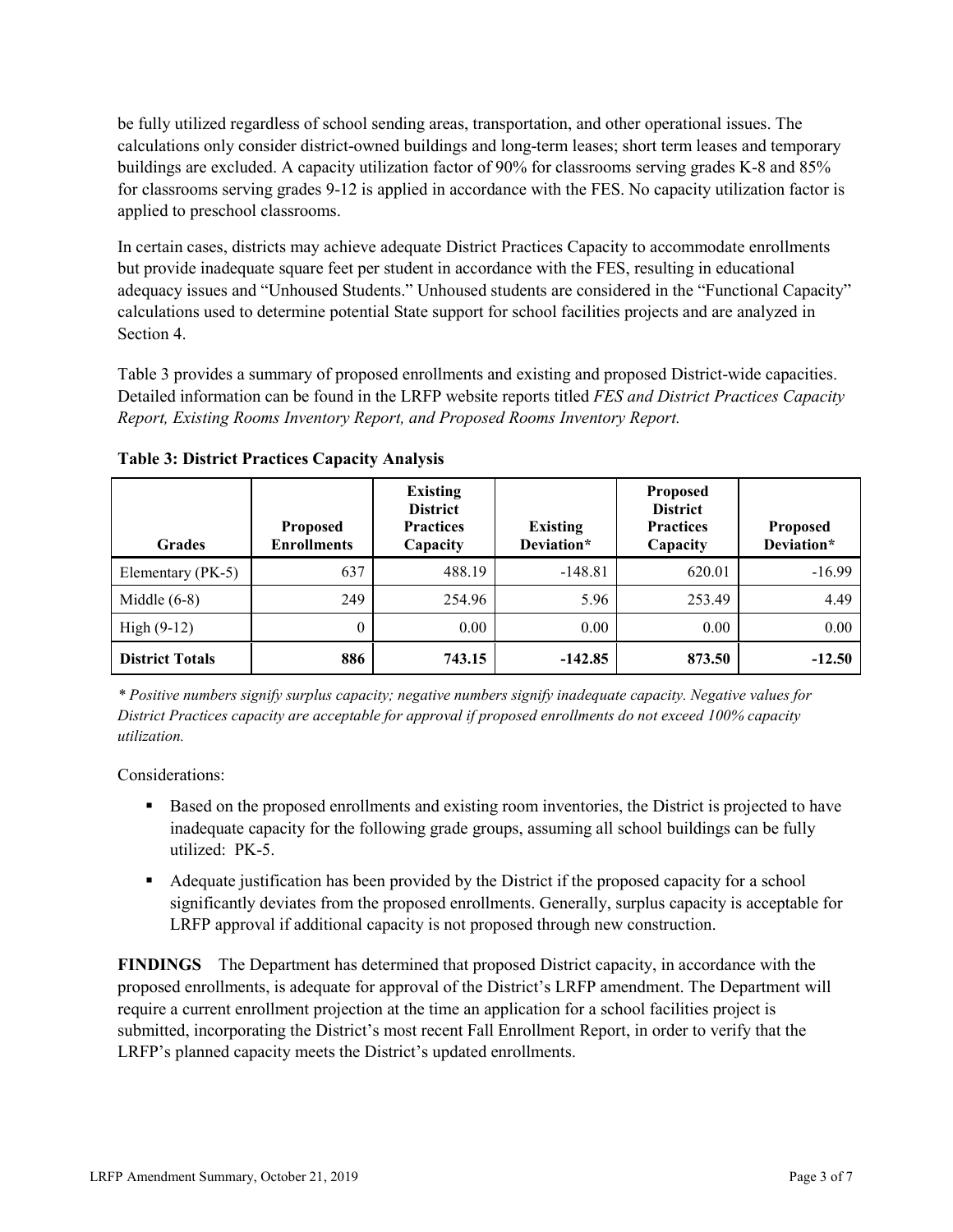### **4. New Construction Funding Eligibility**

*Functional Capacity* was calculated and compared to the proposed enrollments to provide a preliminary estimate of Unhoused Students and new construction funding eligibility.

*Functional Capacity* is the adjusted gross square footage of a school building *(total gross square feet minus excluded space)* divided by the minimum area allowance per full-time equivalent student for the grade level contained therein. *Unhoused Students* is the number of students projected to be enrolled in the District that exceeds the Functional Capacity of the District's schools pursuant to N.J.A.C. 6A:26-2.2(c). *Excluded Square Feet* includes (1) square footage exceeding the FES for any pre-kindergarten, kindergarten, general education, or self-contained special education classroom; (2) grossing factor square footage *(corridors, stairs, mechanical rooms, etc.)* that exceeds the FES allowance, and (3) square feet proposed to be demolished or discontinued from use. Excluded square feet may be revised during the review process for individual school facilities projects.

Table 4 provides a preliminary assessment of the Functional Capacity, Unhoused Students, and Estimated Maximum Approved Area for Unhoused Students for each FES grade group. The calculations exclude temporary facilities and short-term leased buildings. School buildings proposed for whole or partial demolition or reassignment to a non-school use are excluded from the calculations pending project application review. If a building is proposed to be reassigned to a different school, the square footage is applied to the proposed grades after reassignment. Buildings that are not assigned to a school are excluded from the calculations. In addition, only preschool students eligible for state funding (former ECPA students) are included. Detailed information concerning the calculations can be found in the *Functional Capacity and Unhoused Students Report* and the *Excluded Square Footage Report.*

|                                                | <b>PK/K-5</b> | $6 - 8$ | $9 - 12$ | <b>Total</b> |
|------------------------------------------------|---------------|---------|----------|--------------|
| PK Eligible Students/K-12 Proposed Enrollments | 637           | 249     | $\theta$ |              |
| FES Area Allowance (SF/student)                | 125.00        | 134.00  | 151.00   |              |
| <b>Prior to Completion of Proposed Work:</b>   |               |         |          |              |
| <b>Existing Gross Square Feet</b>              | 73,966        | 36,134  | $\theta$ | 110,100      |
| Adjusted Gross Square Feet                     | 70,224        | 31,652  | $\theta$ | 101,875      |
| <b>Adjusted Functional Capacity</b>            | 554.50        | 243.01  | 0.00     |              |
| <b>Unhoused Students</b>                       | 51.50         | 5.99    | 0.00     |              |
| Est. Max. Area for Unhoused Students           | 6,437.88      | 802.70  | 0.00     |              |
| <b>After Completion of Proposed Work:</b>      |               |         |          |              |
| Gross Square Feet                              | 89,536        | 57,913  | $\theta$ | 147,449      |
| New Gross Square Feet                          | 15,520        | 21,710  | $\theta$ | 37,230       |
| Adjusted Gross Square Feet                     | 85,744        | 53,362  | $\Omega$ | 139,105      |
| Functional Capacity                            | 673.65        | 409.69  | 0.00     |              |
| Unhoused Students after Construction           | 0.00          | 0.00    | 0.00     |              |
| Est. Max. Area Remaining                       | 0.00          | 0.00    | 0.00     |              |

**Table 4: Estimated Maximum Approved Area for Unhoused Students**

Facilities used for non-instructional or non-educational purposes are ineligible for State support under the Act. However, projects for such facilities shall be reviewed by the Department to determine whether they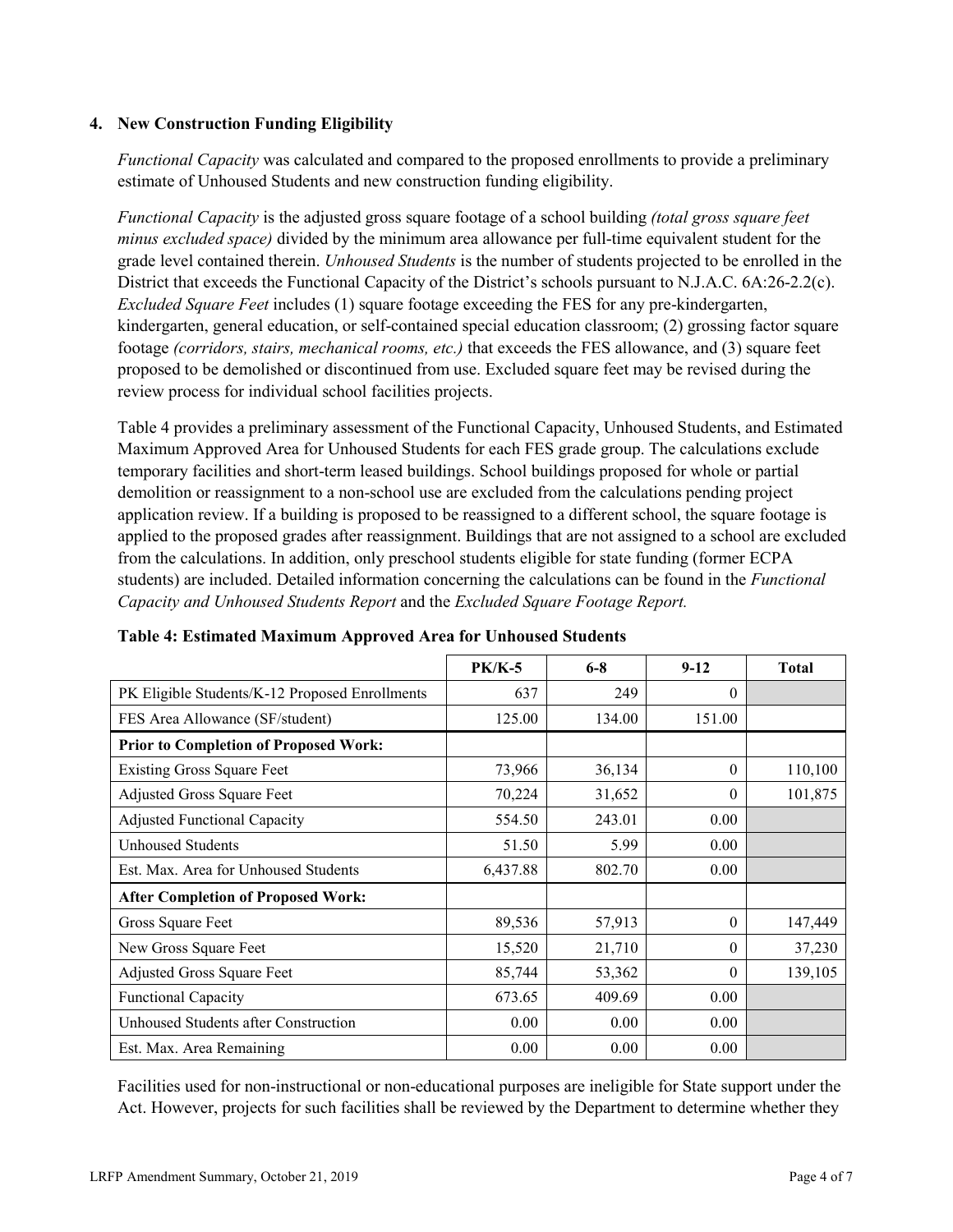are consistent with the District's LRFP and whether the facility, if it is to house students (full or part time) conforms to educational adequacy requirements. These projects shall conform to all applicable statutes and regulations.

Estimated costs represented in the LRFP by the District are for capital planning purposes only. The estimates are not intended to represent preliminary eligible costs or final eligible costs of approved school facilities projects.

Considerations:

- The District does not have approved projects pending completion, as noted in Section 1, that impact the Functional Capacity calculations.
- The Functional Capacity calculations *exclude* square feet proposed for demolition or discontinuation for the following FES grade groups and school buildings pending a feasibility study and project review: n/a.
- Based on the preliminary assessment, the District has Unhoused Students prior to the completion of proposed work for the following FES grade groups: PK-5, 6-8.
- New construction is proposed for the following FES grade groups: PK-5, 6-8.
- Proposed new construction exceeds the estimated maximum area allowance for Unhoused Students prior to the completion of the proposed work for the following grade groups: PK-5, 6-8.
- The District, based on the preliminary LRFP assessment, will not have Unhoused Students after completion of the proposed LRFP work. If the District is projected to have Unhoused Students, adequate justification has been provided to confirm educational adequacy in accordance with Section 6 of this determination.

**FINDINGS** Functional Capacity and Unhoused Students calculated in the LRFP are preliminary estimates. Preliminary Eligible Costs (PEC) and Final Eligible Costs (FEC) will be included in the review process for specific school facilities projects. A feasibility study undertaken by the District is required if building demolition or replacement is proposed per N.J.A.C. 6A:26-2.3(b)(10).

# **5. Proposed Work**

The District assessed program space, capacity, and physical plant deficiencies to determine corrective actions. Capital maintenance, or *"system actions,"* address physical plant deficiencies due to operational, building code, and /or life cycle issues. Inventory changes, or *"inventory actions,*" add, alter, or eliminate sites, site amenities, buildings, and/or rooms.

The Act (N.J.S.A. 18A:7G-7b) provides that all school facilities shall be deemed suitable for rehabilitation unless a pre-construction evaluation undertaken by the District demonstrates to the satisfaction of the Commissioner that the structure might pose a risk to the safety of the occupants even after rehabilitation or that rehabilitation is not cost-effective. Pursuant to N.J.A.C. 6A:26-2.3(b)(10), the Commissioner may identify school facilities for which new construction is proposed in lieu of rehabilitation for which it appears from the information presented that new construction is justified, provided, however, that for such school facilities so identified, the District must submit a feasibility study as part of the application for the specific school facilities project. The cost of each proposed building replacement is compared to the cost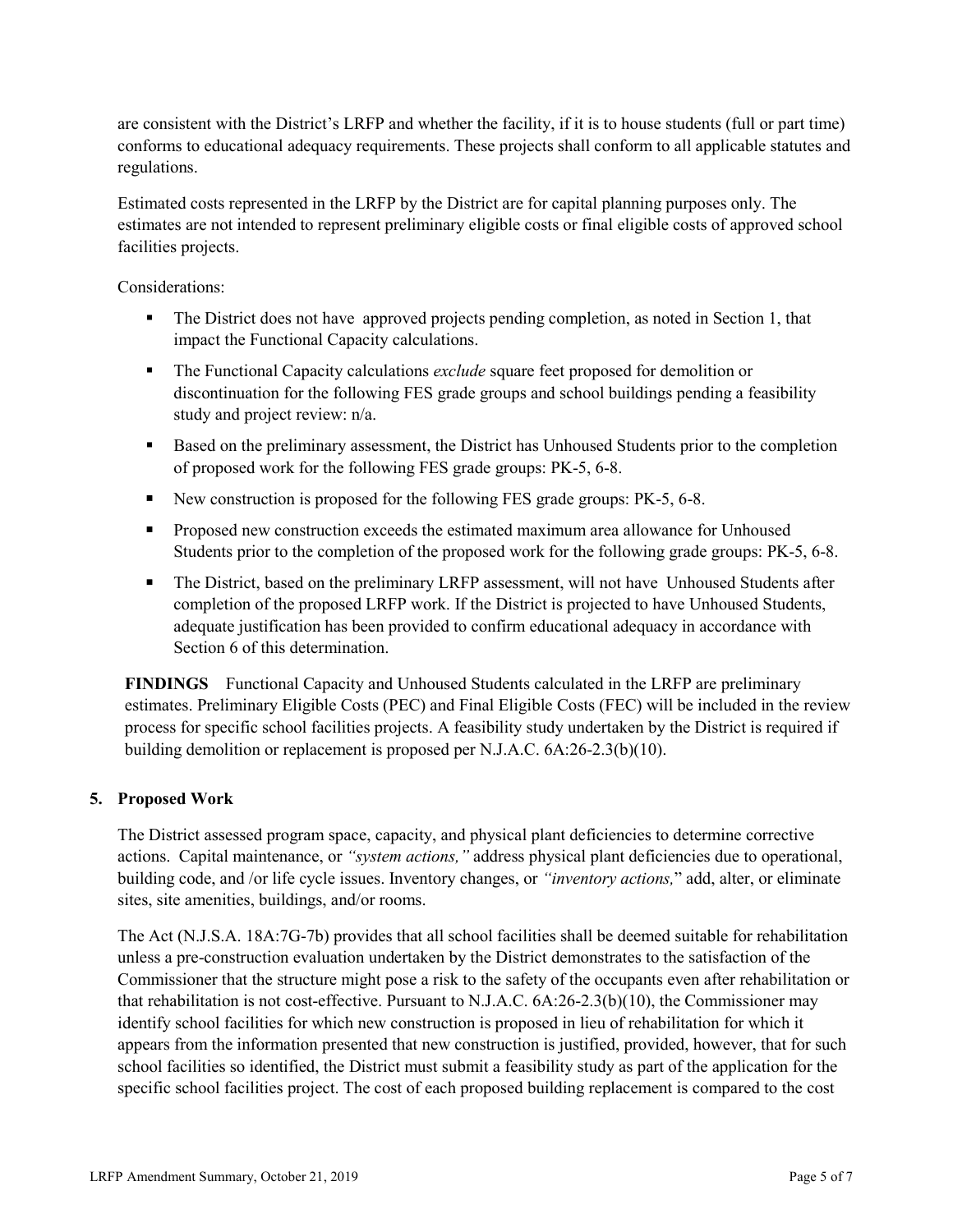of additions or rehabilitation required to eliminate health and safety deficiencies and to achieve the District's programmatic model.

Table 5 lists the scope of work proposed for each school based on the building(s) serving their student population. Detailed information can be found in the LRFP website reports titled *"School Asset Inventory," "LRFP Systems Actions Summary," and "LRFP Inventory Actions Summary."*

With the completion of the proposed work, the following schools are proposed to be eliminated: Faust Annex; the following schools are proposed to be added: n/a .

| <b>Proposed Scope of Work</b>                                                                  | <b>Applicable Schools</b>                                       |  |  |
|------------------------------------------------------------------------------------------------|-----------------------------------------------------------------|--|--|
| Renovation only (no new construction)                                                          |                                                                 |  |  |
| System actions only (no inventory actions)                                                     | n/a                                                             |  |  |
| Existing inventory actions only (no systems actions)                                           | n/a                                                             |  |  |
| Systems and inventory changes                                                                  | McKenzie Elementary School (080)<br>Faust Annex (Board Offices) |  |  |
| <b>New construction</b>                                                                        |                                                                 |  |  |
| Building addition only (no systems or existing inventory actions)                              | n/a                                                             |  |  |
| Renovation and building addition (system, existing inventory,<br>and new construction actions) | Faust Intermediate School (040)                                 |  |  |
| New building on existing site.                                                                 | n/a                                                             |  |  |
| New building on new or expanded site.                                                          | n/a                                                             |  |  |
| Site and building disposal (in addition to above scopes)                                       |                                                                 |  |  |
| Partial building demolition                                                                    | n/a                                                             |  |  |
| Whole building demolition                                                                      | n/a                                                             |  |  |
| Site and building disposal or discontinuation of use                                           | (Franklin School and site has been disposed.)                   |  |  |

### **Table 5. School Building Scope of Work**

**FINDINGS** The Department has determined that the proposed work is adequate for approval of the District's LRFP amendment. However, Department approval of proposed work in the LRFP does not imply the District may proceed with a school facilities project. The District must submit individual project applications with cost estimates for Department project approval. Both school facilities project approval and other capital project review require consistency with the District's approved LRFP.

# **6. Proposed Room Inventories and the Facilities Efficiency Standards**

The District's proposed school buildings were evaluated to assess general educational adequacy in terms of compliance with the FES area allowance pursuant to N.J.A.C. 6A:26-2.2 and 2.3.

District schools are not proposed to provide less square feet per student than the FES after the completion of proposed work as indicated in Table 5.

**FINDINGS** The Department has determined that the District's proposed room inventories are adequate for LRFP approval. If school(s) are proposed to provide less square feet per student than the FES area allowance, the District has provided justification indicating that the educational adequacy of the facility will not be adversely affected and has been granted an FES waiver by the Department pending project